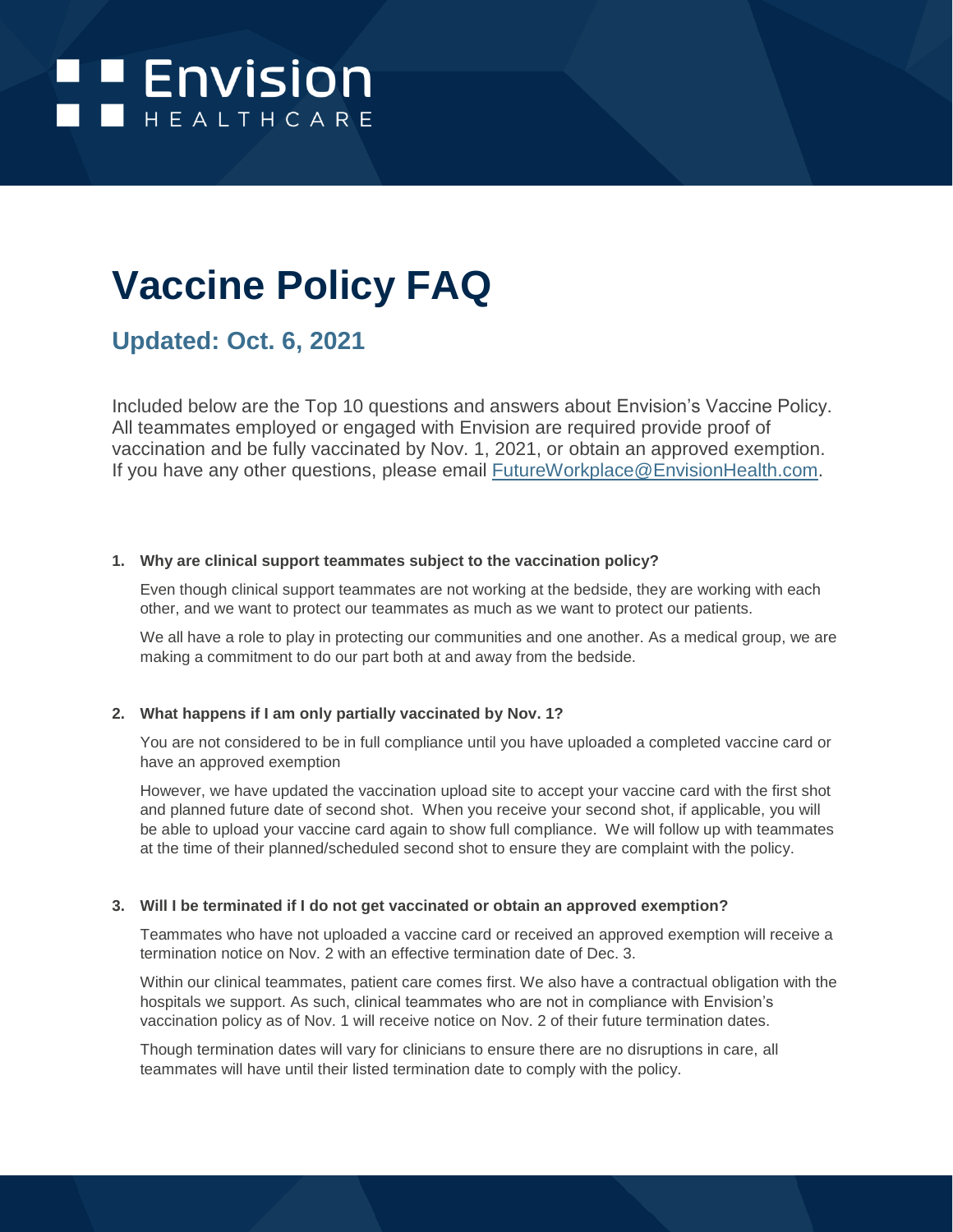#### **4. Will I be eligible for unemployment?**

Teammates who do not comply with the vaccination policy - by either submitting a complete vaccine card or receiving an approved exemption - will be terminated for cause.

In many cases, being terminated for cause makes you ineligible to collect unemployment benefits. Teammates terminated for cause will also be ineligible for severance or Envision subsidized healthcare benefits. COBRA continuing benefits coverage will be available for terminated employees.

#### **5. Will I be eligible for rehire?**

If teammates comply with this and other company policies in the future, they are welcome to reapply for positions at that time.

#### **6. Why isn't Envision offering regular testing as an alternative to getting vaccinated?**

For now, we are not offering this as an option for all teammates because it is safer for teammates to be vaccinated. It is possible that an accommodation for approved exemptions will require unvaccinated teammates to submit to regular COVID-19 screenings. If this is the case, we will communicate information to impacted teammates at a later date.

We are waiting for more details from the OSHA guidelines before making any further decisions about regular testing.

#### **7. How can I verify that I have complied with Envision's policy?**

After submitting your vaccination card, you should receive an email within 10-15 minutes letting you know you have successfully uploaded your card. You can use the link on this email at any time to double check your status. In the event you do not receive an email, you can go back to OKTA where you uploaded your card and click on the link at the top that states "If you want to check the status of your Vaccine Card Upload please click [here"](https://evhc.service-now.com/evhc_sp?view=sp&id=list&table=u_vaccine_tracker).

For our clinical teammates who are uploading their vaccination card through the smart sheet process, you may see up to a 10-day lag before the process is complete. You can also talk to your leader or email **FutureWorkplace@EnvisionHealth.com** for assistance in checking your status.

#### **8. What is the process for reviewing exemption requests?**

There is a small group of HR and Legal leaders reviewing all claims to ensure consistency and fairness in the process.

One common reason for the denial of religious and medical exemption requests is due to a lack of information. Please ensure you are filling out each field in the exemption form with adequate detail and attaching required documents for the review committees to thoughtfully consider your request

'No Contact' exemption decisions are being made in partnership with business unit leaders. In the event a 'No Contact' exemption is denied it is likely because the essential duties of your job may require you to have contact with teammates, patients, clients, customers or others.

#### **9. Is Envision going to be requiring boosters?**

We are focused on getting teammates in compliance with our vaccination policy on or by Nov. 1. We are not looking at boosters at this time, although some teammates have chosen to submit their boosters already. More information about boosters will be provided as further decisions are made.